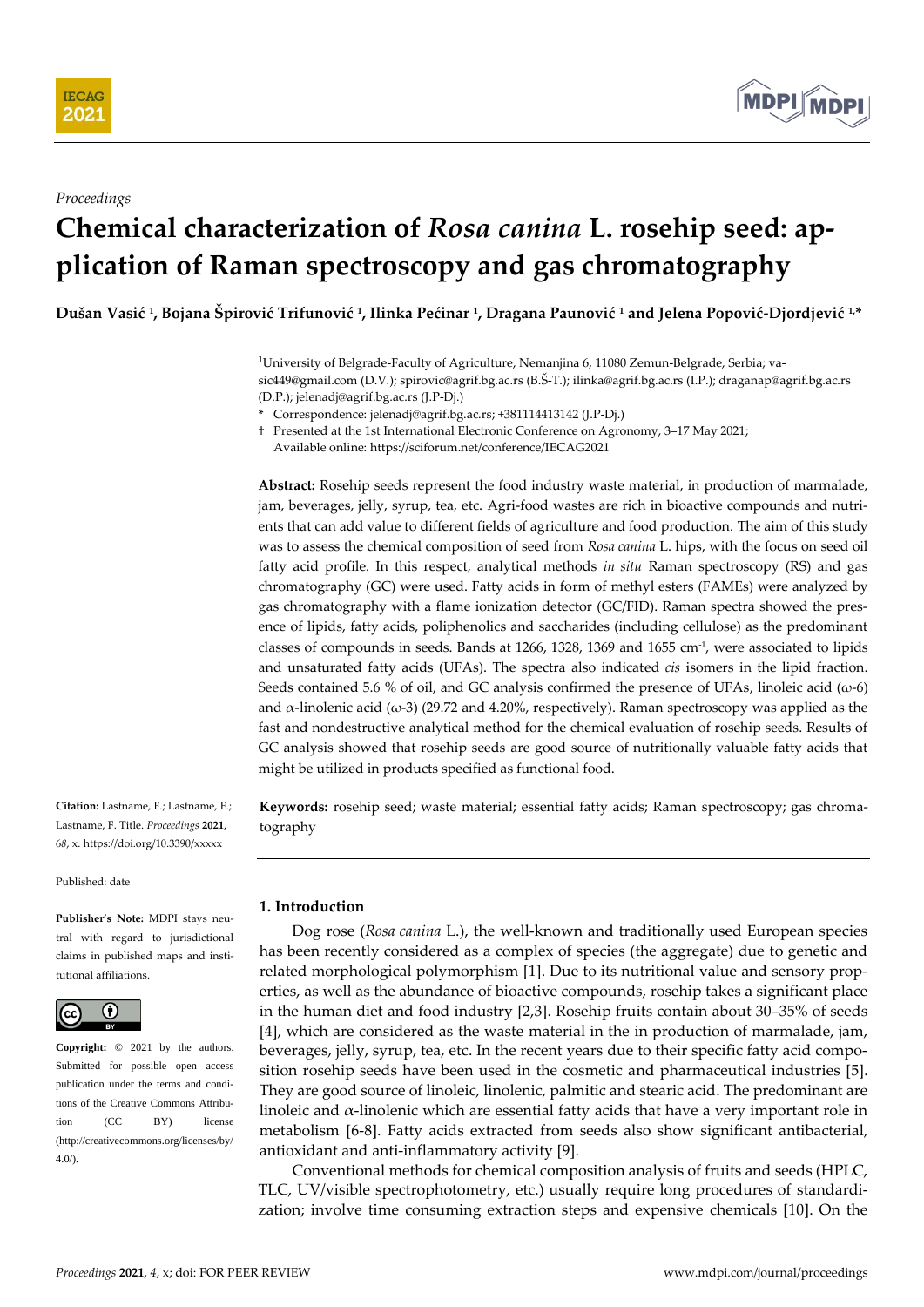other hand, *in situ* analysis by Raman spectroscopy as rapid and non-destructive method may provide chemical and structural information with minimum requirements for sample pre-processing [11,12].

The aim of this study was to assess the chemical composition of seed from *Rosa canina* L. hips using Raman spectroscopy and gas chromatography, with the focus on seed oil fatty acid composition.

# **2. Material and methods**

## *2.1. Plant material*

About 50 rosehip (*Rosa canina* L.) specimens (ripened fruits) were collected from the rural area near Čačak city (locality Gornja Trnava, Moravica district, Central Serbia) in the autumn of 2018. Plant sample was deposited in the Herbarium of the Faculty of Agriculture, Belgrade-Zemun, Serbia. The collected rosehips were washed by tap water and dried at room temperature. Fleshy fruit parts (hypathium) and seeds (Figure 1a and b) were first separated, and then placed at low temperature (ca. -18 °C) until the Raman spectroscopy analyses to prevent damage of the chemical composition of samples. Additionally, for the purpose of gas chromatography analysis (Figure 1c) seeds were ground before freezing using a blender (BOSCH MKM6000, 180 W, Slovenia).



**Figure 1.** Rosehip hypathium and seed (a), separated seeds (b) and the chromatogram of seed FAs profile (c).

#### 2.2. *Raman Instrumentation*

Raman microspectroscopy was focusing on direct analysis of seeds which were longitudinally cut at room temperature prior to analysis. Spectra were recorded in the range 200-1800 cm-1 , using XploRA Raman spectrometer (Horiba Jobin Yvon) following the procedure described in literature [12]. The spectra preprocessing was realized using Spectragryph software, version 1.2.13 [13].

## *2.3.* Extraction of oil fraction and *fatty acids analysis*

Prior to fatty acids (FAs) analysis, the ground seeds were defrosted. About ~2.5 g was weighted on an analytical balance transfered into glass vials and then 7 ml of *n*-heptane was added in order to extract FAs. The extraction of fatty acids from the rosehip seeds was performed at room temperature (~23 °C) using ultrasound-assisted extraction (UAE) for 1.5 hour on an ultrasound instrument (Baku BK-3A, China) with a volume of 1 L, a frequency of 40 kHz and an input power of 30 W. After the extraction was complete sample was filtered through quantitative filter paper (pore size 2-4 μm), and the solvent was evaporated. Mass of oil fraction was measured after the solvent removal and expressed in percent (%).

After solvent removal oil fraction was derivatized with BF3/MeOH reagent to convert FAs into fatty acids methyl esters (FAMEs) which were analyzed by gas chromatography with a flame ionization detector (GC-FID) using Agilent Technologies 6890 (USA) instrument as described in literature [14]. The content of FAs was identified by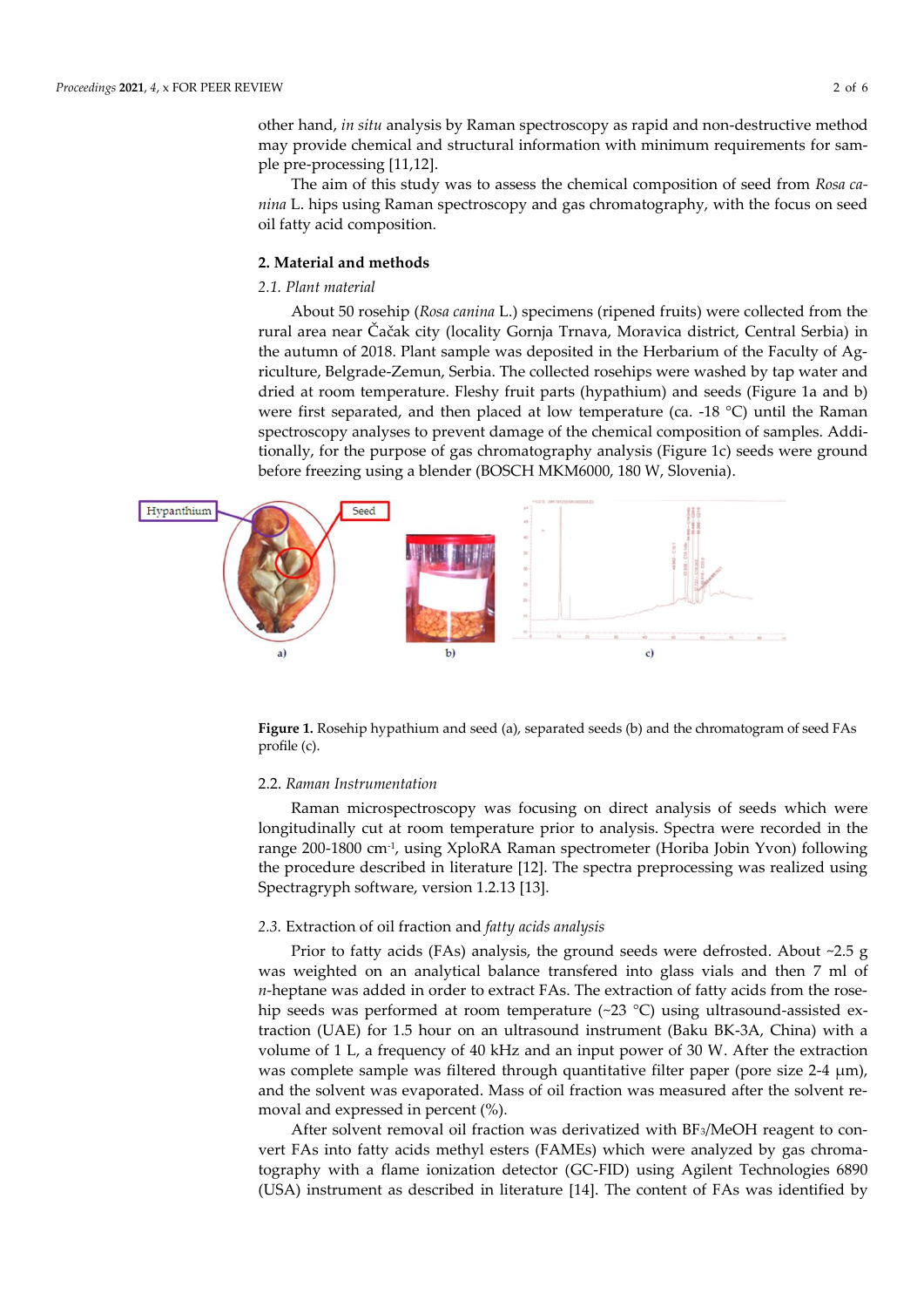comparing the retention times with the peaks of the analytical standard acid mix containing 37 FAMEs (Supelco, Bellefonte, SAD).

#### **3. Results and discussion**

#### *3.1. Raman spectroscopy analysis*

With Raman spectroscopy we demonstrate the fast and nondestructive feature of the method on seeds of rosehip. Chemical composition of *Rosa* sp. seeds was evaluated based on bands recorded in the region 200-1800 cm-1 (Figure 2).



**Figure 2.** Average Raman spectrum of rosehip seeds and band assignments (200 to 1800 cm-1 ).

The fingerprint region of Raman spectra in *Rosa canina* seed includes essential bands which correlate with the most important parts of the fatty acids molecular structure [15], also the region is well known to characterize the unsaturation level of the fatty acid chain [16]. The predominant fatty acids detected in the rosehip seeds are unsaturated acids (UFAs) (linolenic, linoleic and oleic), with the highest percentage of linoleic acid [2] and in the lower percentage of saturated fatty acids (SFAs) (palmitic and stearic) [9]. In the Raman spectra of linolenic, linoleic and oleic acid, there are three or two broad C=C bonds with higher wavenumbers [17]. These acids manly differ in the position of the double bond, consequently their Raman spectra are highly similar [18]. The bands at 1655 and 1266 cm-1 , observed in the seed spectrum (Figure 2), are related to the presence of unsaturated fats and can be assigned to the *cis* stretching vibration of C=C and the bending of C-H, respectively [11]. All involving the unsaturation moieties of unsaturated fatty acids *cis* isomers, which relative intensity is in accordance with the degree of saturation of the fatty acid in the lipid, especially in a case of the band at 1655 cm<sup>-1</sup> [17]. The lowest intensity band at 1729 cm<sup>-1</sup> (Figure 2) was assigned to the stretching of C=O from triacylglycerol structure that was present in all Raman spectra of different plant oil samples [17].

The presence of phenolic compounds in Rosa seed was indicated by higher intensity signals at 1598 and 369 cm–<sup>1</sup> (Figure 2), that primary originate from lignin of seed cell wall compounds [19,20]. Additionally, the higher intensity bands such as 1091 and 1120  $cm^{-1}$ in the spectrum (Figure 2), could be assigned to polysaccharides due to C-O-C, and 1458 cm-1 due to C-O-H stretching vibrations of carbohydrates [10,11].

## *3.2. Fatty acid content*

Lipids are considered one of the most fundamental constituents in human nutrition. Fatty acids are major constituents of lipids, and essential fatty acids (EFAs) such as  $\omega$ -3 and  $\omega$ -6 polyunsaturated fatty acids (PUFAs) have to be acquired from a diet. Also these FAs have been considered as functional food and nutraceuticals. Many researchs have delineated their significant roles in many biochemical processes, resulting in health promotion activities [21,22]. Most naturally occurring UFAs have *cis* configuration, while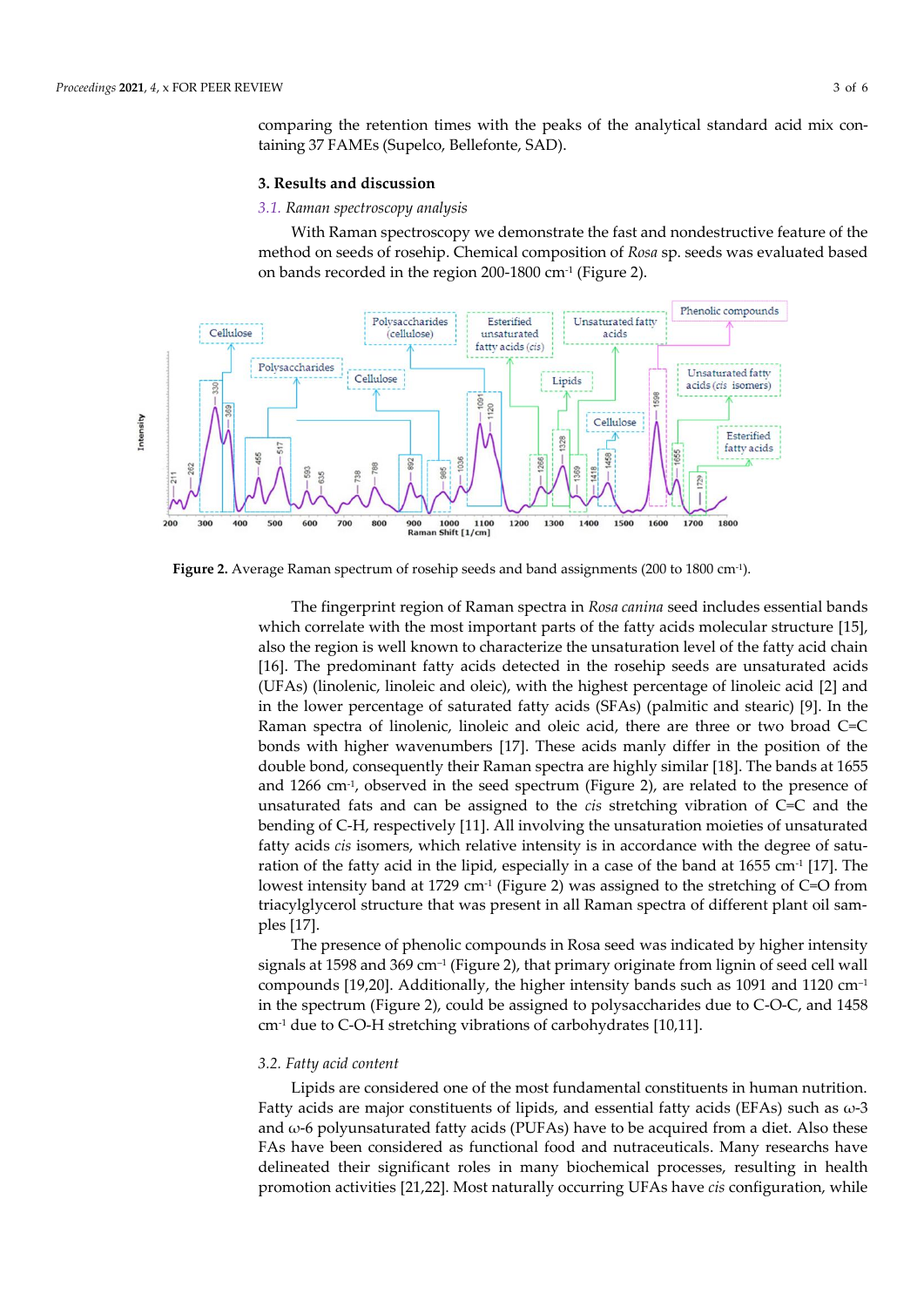FAs with *trans* configuration occure in products as a result of technology processing (i.e. hydrogenation) [21].

The content of oil in rosehip seeds is low, up to 15 %. The extraction procedure affects the oil yield and the modern methods usually provide higher yields comapred to the Soxhlet extraction [5,22]. In this study, the yield of seed lipid fraction obtained by the application of ultrasound-assisted extraction (UAE) was 5.6 % (0.14 g per 2.5 g of seeds), which is in line with literature data for other extraction methods [5,22]. The modern extraction methods such as ultrasound, microwave and subcritical sub-critical fluid extraction, are utilized for obtaining higher quality oils [5].

Fatty acid content was calculated as mg/g lipid and expressed as a relative amount in percent (%) of total FAs. Results revealed that the most abundant FA in studied rosehip seed oil sample was arachidic (32.93%), followed by linoleic acid (29.72%), heneicosanoic (19.27%), palmitoleic acid (7.02%),  $\alpha$ -linolenic acid (4.20%), oleic acid (4.01%) and behenic acid (2.85%) (Figure 3).



**Figure 3.** Fatty acids aboundance (a) and the saturated and unsaturated FAs ratio (b) in rosehip seed.

Among detected FAs, two acids belong to omega-7 (palmitoleic acid) and omega-9 (oleic acid) monounsaturated fatty acids (MUFAs) whereas linoleic acid and α-linolenic acid are  $\omega$ -6 and  $\omega$ -3 PUFAs, respectively. The relative content of SFAs were somewhat higher compared to UFAs (Figure 3b). The unusually high percentage of arachidic acid might be a consequence of storage conditions as well as the applied extraction method.

Results obtained in this study for UFAs are in line with literature; as it is reported that the most abundant ones were linoleic, oleic, linolenic and  $α$ -linolenic in seeds of rosehip (*R. canina L*.) originating from different regions of the World. On the other hand, variability in qualitative and quantitative composition of FAs in seeds is well documented [2,4,6,7,23-25]. Data about chemical composition and FAs profiles of rosehip seeds could indicate that differences may result from the influence of numerous factors such as climatic, environmental, genetic, etc.

#### **Conclusion**

This study confirmed the successful application of Raman spectroscopy in the detection of lipids and fatty acids in seed storage reserves of rosehips in a straightforward and fast manner. The bands in the spectrum clearly indicated the presence of *cis* UFAs, and GC analysis confirmed that linoleic acid was the most abundant one. Raman spectroscopic analysis also detected phenolic compounds and polysaccharides in seeds.

**Author Contributions:** Conceptualization, J.P-Dj.; methodology, J.P-Dj.; formal analysis, D.V., I.P. and B.ŠT.; investigation, D.V; data curation, D.P.; writing—original draft preparation, I.P., D.P. and J.P-Dj; writing—review and editing, J.P-Dj.; visualization, J.P-Dj.; supervision, J.P-Dj;

**Funding:** This research received no external funding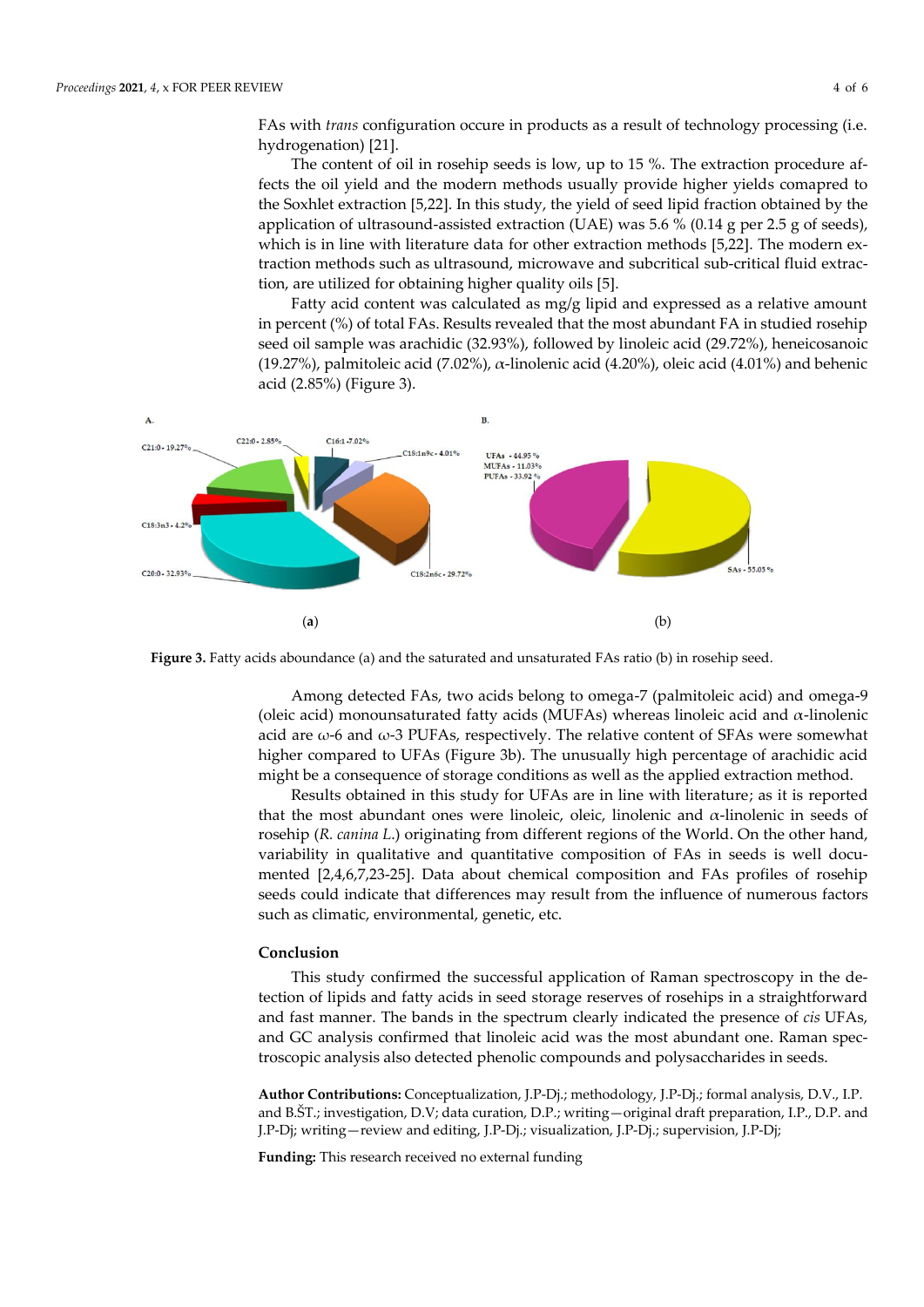**Acknowledgments:** This work was done within the financing scientific research work agreement in 2021 between the Faculty of Agriculture in Belgrade and the Ministry of Education, Science and Technological Development of the Republic of Serbia (No. 451-03-9/2021-14/ 200116).

**Conflicts of Interest:** The authors declare no conflict of interest.

# **References**

- 1. De Cock, K.; Vander Mijnsbrugge, K.; Breyne, P.; Van Bockstaele, E.; Van Slycken, J. Morphological and AFLP-based differentiation within the taxonomical complex section Caninae (subgenus Rosa). *Ann. Bot.* **2008**, *102(5),* 685–697. doi.org/10.1093/aob/mcn151
- 2. Ilyasoğlu, H. Characterization of rosehip (*Rosa canina* L.) seed and seed oil. *Int. J*. *Food Prop*. **2014**, *17:7*, 1591–1598. DOI: 10.1080/10942912.2013.777075
- 3. Paunović, D.; Kalušević, A.; Petrović, T.; Urošević, T.; Đinović, D.; Nedović, V.; Popović-Djordjević, J. Assessment of chemical and antioxidant properties of fresh and dried rosehip (*Rosa canina* L.). *Not. Bot. Hort. Agrobot. Cluj* **2019**, *47*, 108–113. https://doi.org/10.15835/nbha47111221
- 4. Zlatanov, M.D. Lipid composition of Bulgarian chokeberry, black currant and rose hip seed oils. *J. Sci. Food Agric.* **1999**, *79(12)*, 1620–1624.

https://doi.org/10.1002/(SICI)1097-0010(199909)79:12<1620::AID-JSFA410>3.0.CO;2-G

- 5. Kiralan, M.; Yildirim, G. Rosehip (*Rosa canina* L.) oil. In *Fruit Oils: Chemistry and Functionality*; Ramadan, M.F. (Ed.); Springer, Cham, 2019; pp. 803–814.
- 6. Nowak, R. Chemical composition of hips essential oils of some *Ros*a L. species. *Z. Naturforsch*. *C* **2005**, *60*, 369–378. https://doi.org/10.1515/znc-2005-5-601
- 7. Kazaz, S.; Baydar, H.; Erbas, S. Variations in chemical compositions of *Rosa damascena* Mill. and *Rosa canina* L. fruits. *Czech J. Food Sci.* **2009**, *27*, 178–184. https://doi.org/10.17221/5/2009-CJFS
- 8. MacDonald, H.B. Conjugated linoleic acid and disease prevention: a review of current knowledge*. J. Am. Coll. Nutr.* **2000**, *19*, 111–118. https://doi.org/10.1080/07315724.2000.10718082
- 9. Kizil, S.; Toncer, O.; Sogut, T. Mineral contents and fatty acid compositions of wild and cultivated rose hip (*Rosa canina* L.). *Fresenius Environ. Bull.* **2018**, *27(2)*, 744–748.
- 10. Baranski, R.; Baranska, M.; Schulz, H.; Simon, P.W.; Nothnagel, T. Single seed Raman measurements allow taxonomical discrimination of Apiaceae accessions collected in gene banks. *Biopolymers* **2006**, *81(6)*, 497–505. https://doi.org/10.1002/bip.20452
- 11. Da Silva, C.E.; Vandenabeele, P.; Edwards, H.G.; de Oliveira, L.F. NIR-FT-Raman spectroscopic analytical characterization of the fruits, seeds, and phytotherapeutic oils from rosehips. *Anal. Bioanal. Chem*. **2008**, *392(7-8),* 1489–1496. DOI 10.1007/s00216-008-2459-0
- 12. Pećinar, I.; Krstić, D., Caruso, G., Popović-Djordjević, J.B. Rapid characterization of hypanthium and seed in wild and cultivated rosehip: application of Raman microscopy combined with multivariate analysis. *R. Soc. Open Sci*. **2021**, *8*: 202064. https://royalsocietypublishing.org/doi/10.1098/rsos.202064
- 13. Menges, F. Spectragryph-optical spectroscopy software, Version 1.2.8. **2018**, http://www.effemm2.de/spectragryph/
- 14. Barać, M.; Kresojević, M.; Špirović Trifunović, B.; Pešić, M.; Vučić, T.; Kostić, A.; Despotović, S. Fatty acid profiles and mineral content of Serbian traditional white brined cheeses. Traditional white brined cheeses. *Mljekarstvo* **2018**, *68,* 37–45. doi: 10.15567/mljekarstvo.2018.0105
- 15. Vaskova, H; Buckova, M. Measuring and identification of oils. In Proceedings of the 18th International Conference on Systems (part of CSCC´14), Santorini Island, Greece, 2014, pp. 211–215.
- 16. Farid Uddin, S.; Farhad, K.M; Abedin, M.; Islam, R.; Talukder, A.I.; Haider, A.F.M.Y. Determination of ratio of unsaturated to total fatty acids in edible oils by laser Raman spectroscopy. *J. Appl. Sci.* **2009**, *9*, 1538–1543.
- 17.Martini, W.S.; Porto, B.L.S.; de Oliveira, M.A.L; Sant'Ana, A.C. Comparative study of the lipid profiles of oils from kernels of peanut, babassu, coconut, castor and grape by gc-fid and Raman spectroscopy. *J. Braz. Chem. Soc.* **2018**, *29(2)*, 390–397. http://dx.doi.org/10.21577/0103-5053.20170152
- 18. De Gelder, J.; De Gussem, K.; Vandenabeele, P.; Moens, L. Reference database of Raman spectra of biological molecules. *J Raman Spectrosc*. **2007**, *38*, 1133–1147. https://doi.org/10.1002/jrs.1734
- 19. Mateu, B.P.; Hauser, M.T.; Heredia, A.; Gierlinger, N. Waterproofing in Arabidopsis: Following phenolics and lipids in situ by confocal Raman microscopy. *Front. Chem*. **2016**, *4*, Article 10. https://doi.org/10.3389/fchem.2016.00010
- 20. Zeise, I.; Heiner, Z.; Holz, S.; Joester, M.; Büttner, C.; Kneipp, J. Raman imaging of plant cell walls in sections of *Cucumis sativus*. *Plants* **2018***, 7(1)*, 7. https://doi.org/10.3390/plants7010007